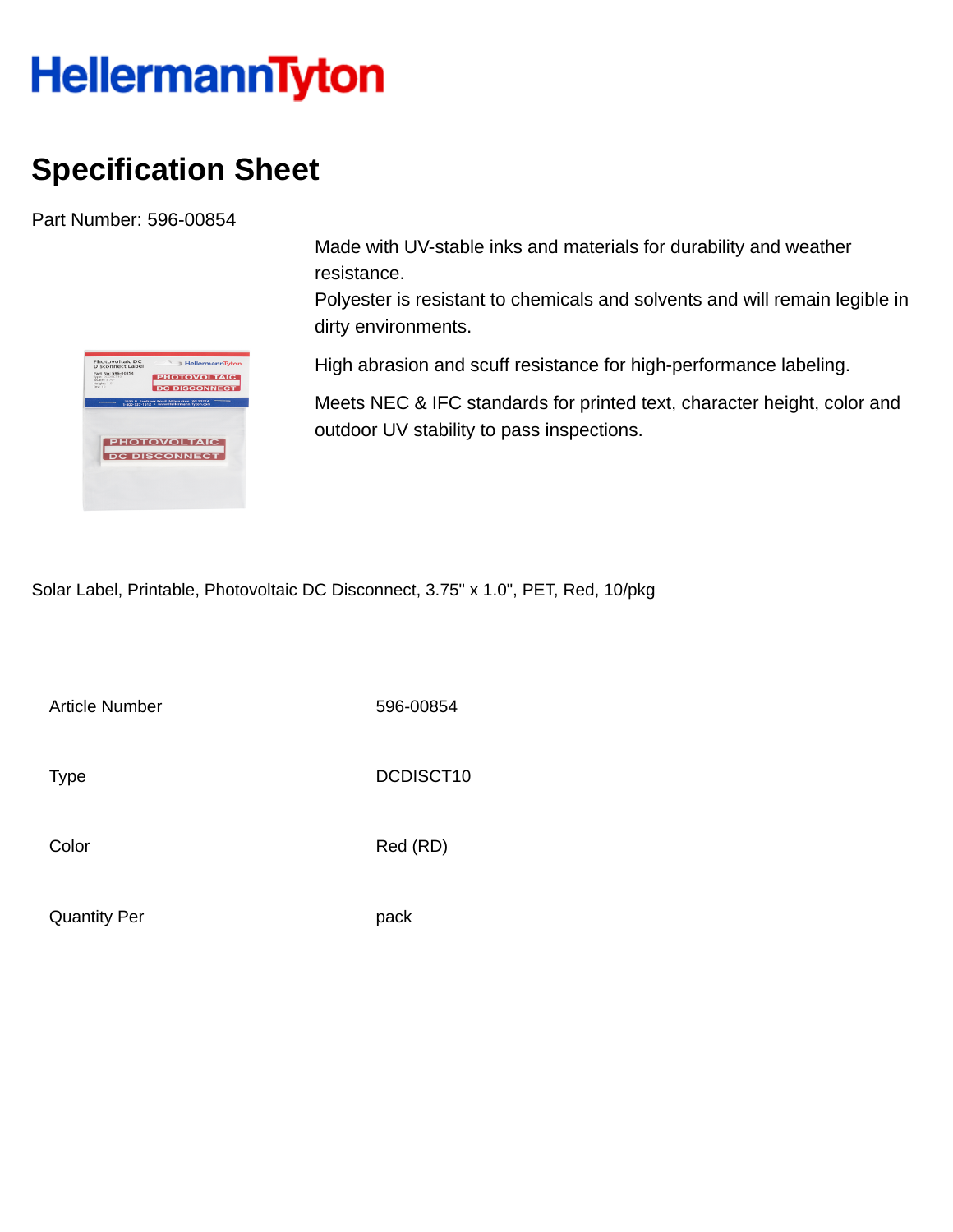| <b>Product Description</b> | HellermannTyton makes it easier than ever for solar installers to meet<br>PV labeling codes. Solar Label Convenience Packs allow installers to<br>quickly and economically purchase high quality preprinted NEC 2014,<br>2017 and 2020 code-compliant solar installation labels. Packaged in<br>10-count quantities to meet the needs of smaller scale solar<br>installations and independent contractors, Solar Label Convenience<br>Packs are available in HellermannTyton's most popular preprinted<br>NEC 2014, 2017 and 2020 code-compliant solar label formats. Each<br>Solar Label Convenience Pack contains 10 solar installation labels.<br>Choose from a variety of regular and reflective preprinted labels. For<br>enhanced durability, clear laminate overlay labels are also available<br>in a convenience pack. |
|----------------------------|--------------------------------------------------------------------------------------------------------------------------------------------------------------------------------------------------------------------------------------------------------------------------------------------------------------------------------------------------------------------------------------------------------------------------------------------------------------------------------------------------------------------------------------------------------------------------------------------------------------------------------------------------------------------------------------------------------------------------------------------------------------------------------------------------------------------------------|
| <b>Short Description</b>   | Solar Label, Printable, Photovoltaic DC Disconnect, 3.75" x 1.0", PET,<br>Red, 10/pkg                                                                                                                                                                                                                                                                                                                                                                                                                                                                                                                                                                                                                                                                                                                                          |
| <b>Global Part Name</b>    | DCDISCT10-840/281-RD                                                                                                                                                                                                                                                                                                                                                                                                                                                                                                                                                                                                                                                                                                                                                                                                           |
| Local Order Number 2       | Cross Reference = 50 per roll: 596-00238; Printable Metal Solar<br>Placard 5 pack: 596-00842; Engravable Metal Solar Placard 5 pack:<br>596-00858; Spanish version 50 per roll: 596-00814                                                                                                                                                                                                                                                                                                                                                                                                                                                                                                                                                                                                                                      |
| Width W (Imperial)         | 3.75                                                                                                                                                                                                                                                                                                                                                                                                                                                                                                                                                                                                                                                                                                                                                                                                                           |
| Width W (Metric)           | 92.25                                                                                                                                                                                                                                                                                                                                                                                                                                                                                                                                                                                                                                                                                                                                                                                                                          |
| Thickness T (Imperial)     | 0.0025                                                                                                                                                                                                                                                                                                                                                                                                                                                                                                                                                                                                                                                                                                                                                                                                                         |
| Thickness T (Metric)       | 64.0                                                                                                                                                                                                                                                                                                                                                                                                                                                                                                                                                                                                                                                                                                                                                                                                                           |
| Height H (Imperial)        | 1.0                                                                                                                                                                                                                                                                                                                                                                                                                                                                                                                                                                                                                                                                                                                                                                                                                            |
| Height H (Metric)          | 25.40                                                                                                                                                                                                                                                                                                                                                                                                                                                                                                                                                                                                                                                                                                                                                                                                                          |
| Width of Liner (Metric)    | 98.29                                                                                                                                                                                                                                                                                                                                                                                                                                                                                                                                                                                                                                                                                                                                                                                                                          |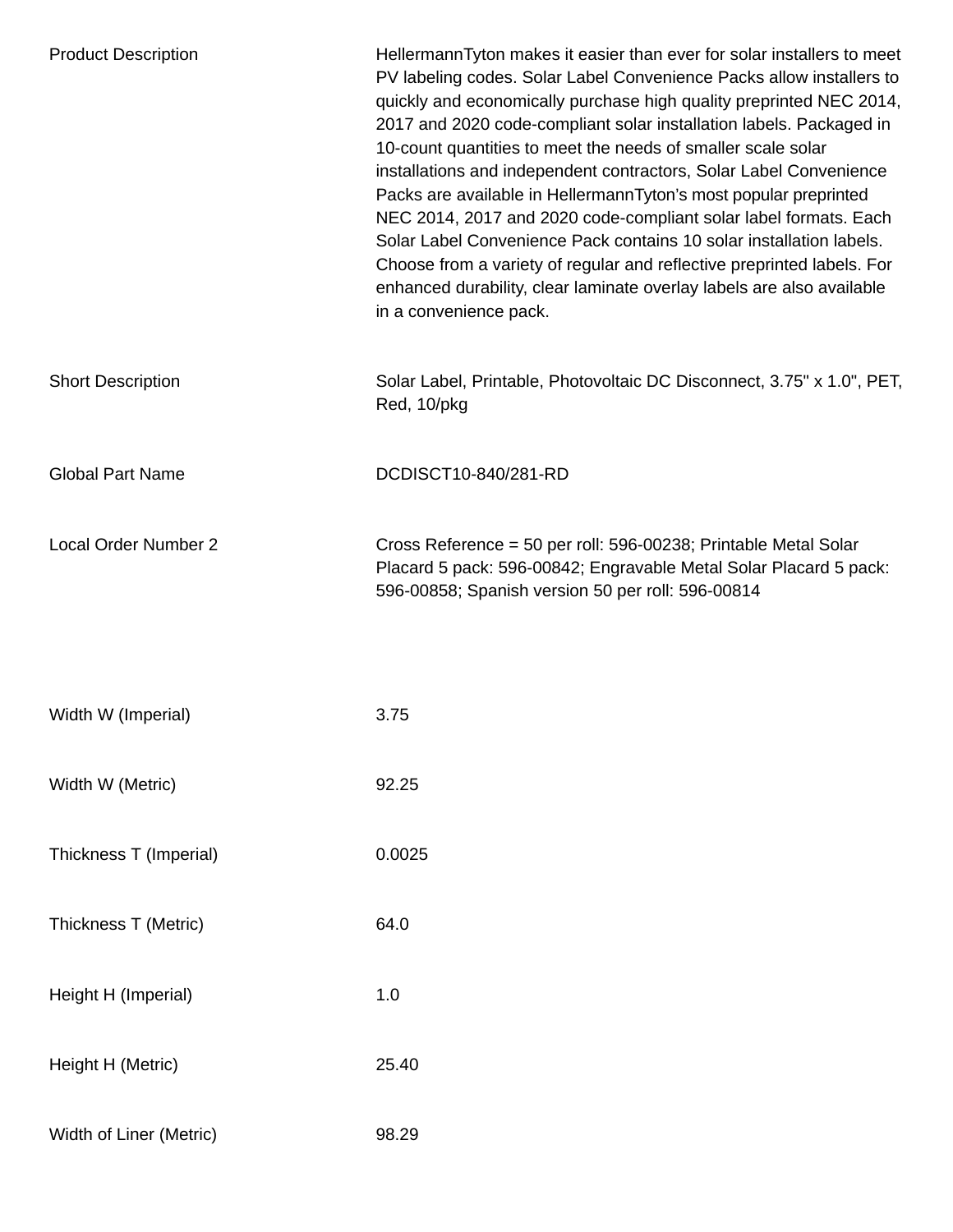| Material                              | Type 840/281, Polyester, UV-stabilized, clear polyester laminate<br>(840/281) |
|---------------------------------------|-------------------------------------------------------------------------------|
| <b>Material Shortcut</b>              | 840/281                                                                       |
| Adhesive                              | Acrylic                                                                       |
| Halogen Free                          | Yes                                                                           |
| <b>Adhesive Operating Temperature</b> | -40°F to +302°F (-40°C to +150°C)                                             |
| <b>Operating Temperature</b>          | -40°F to +302°F (-40°C to +150°C)                                             |
| Reach Compliant (Article 33)          | Yes                                                                           |
| <b>ROHS Compliant</b>                 | Yes                                                                           |
| Certification/Specification           | NEC2014 CSA 66956 NEC2017 NEC2020 UL 969 NEC2011                              |
| Warranty (US)                         | Yes                                                                           |
| UL Recognized (US)                    | Yes                                                                           |
|                                       |                                                                               |
| Package Quantity (Imperial)           | 10                                                                            |
| Package Quantity (Metric)             | 10                                                                            |